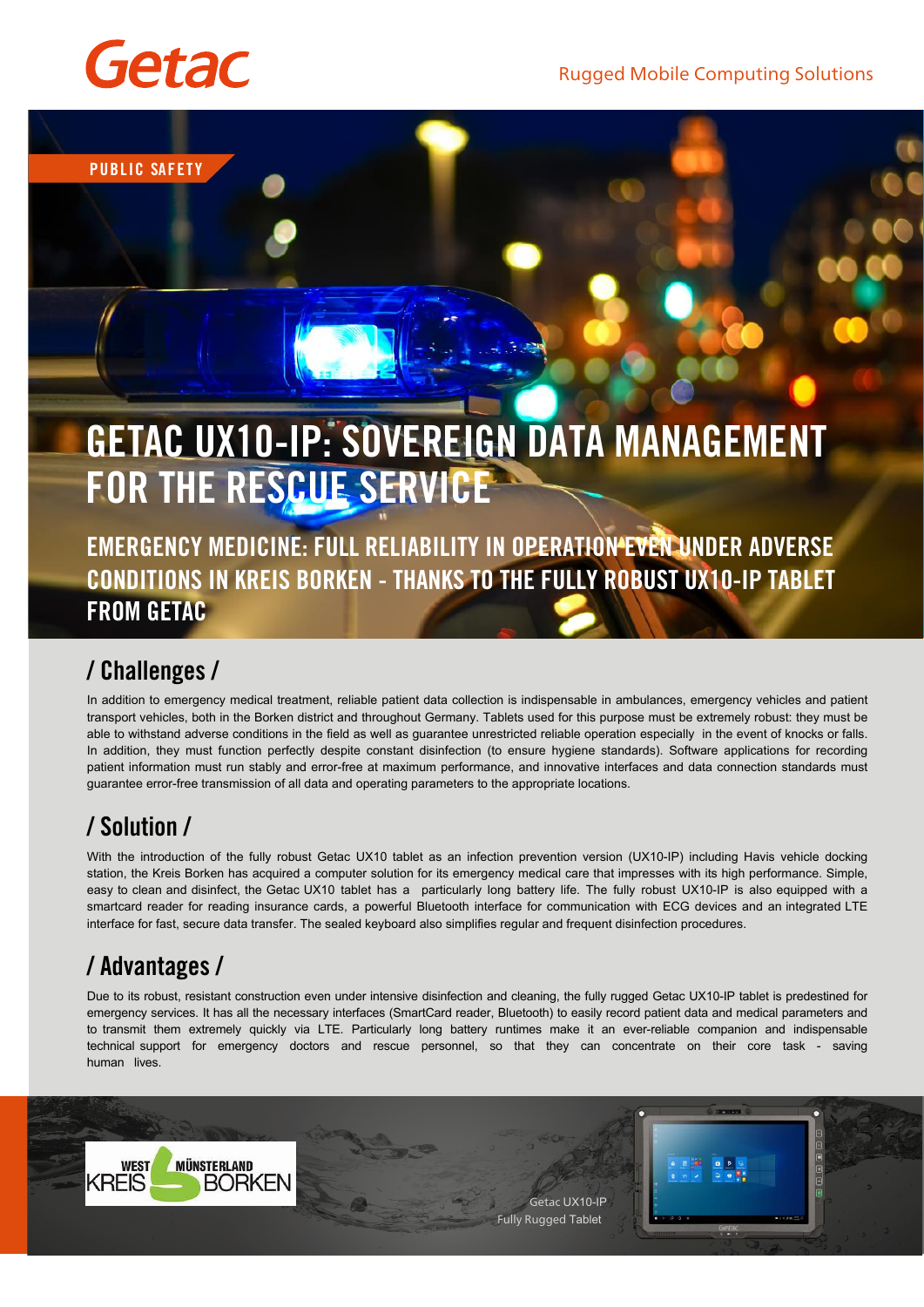In Kreis Borken, about 22,000 pure rescue missions are carried out per year - a good 16,000 missions in the form of ambulance transports with paramedics and paramedic assistants, and just under 5,600 pure emergency doctor missions.

Although the number of accidents in 2020 was below average due to the pandemic, on average at least 43,000 missions are carried out per year. Data management in the district of Borken is controlled by IT specialists and currently comprises about 40 devices, six of which are kept as spares and three of which are used in the central office.

The recording of insurance cards is the first necessary step in an operation, which must be done quickly and without errors. The technology becomes lifesaving when it is necessary to transfer patient-specific data such as heart activity, oxygen saturation or blood pressure - in short, the patient's vital functions from the ECG to the UX10-IP in real time (e.g. via Bluetooth), then process them with the appropriate software and finally document them.

The Getac devices used so far were highly appreciated by those responsible for the rescue service because of their robustness and functionality. But after more than five years of continuous use, it became necessary to replace all the old devices. The search was therefore to focus on an enhanced solution that would allow paramedics and emergency doctors to record every step of a mission reliably and quickly, as well as to enter data quickly and conveniently, with a pen or glove. The new tablet also had to be able to withstand knocks and bumps as well as being dropped or disinfected frequently, whilst also being able to withstand indoor and outdoor use.

Getac partner Mettenmeier was again approached. A selection of rugged tablets from various manufacturers was tested, and the fully rugged tablet from Getac was convincing all along the line. Emergency paramedic André Garwer explains the repeated decision for Getac: "In general, Getac has proven that we can always rely on its service and excellent cooperation. We are especially enthusiastic about our Getac contact person, who really understands what we need."

## / **Solution** /

The Kreis Borken decided to replace its older Getac RX10 series devices with modern UX10-IP (Infection Prevention) tablets with a large, powerful battery that also offer secure real-time communication using special SIM cards: from the ambulance to the doctor - who is often not on site - in just a few minutes. In the ambulance (RTW), Havis docking stations ensure continuous operation, as the UX10-IP is permanently charged when docked there.

When calls are transmitted to the ambulance via the control centre, the response team receives all recorded information and patient data directly on their UX10-IP devices. Starting with emergency care at the scene, paramedics can then immediately start with the intended documentation - as the important data is already available. Whether the UX10-IP is used indoors or outdoors: Getac's fully rugged tablet is suitable for all emergency medical operations, regardless of the environment.



*With the UX10-IP tablet, the rescue workers from Kreis Borken have all important data at a glance.* 

It is easy to use with gloves or a pen and can be cleaned and disinfected quickly. In Borken, great attention is paid to infection prevention: The devices pass through many hands every day, and constant patient contact - especially in times of a pandemic makes continuous disinfection and wiping indispensable.

In addition, the user-friendly rubber handle on the housing of the UX10-IP simplifies transport.

The long battery life guarantees stable, reliable operation over long periods of time, even when the units are heavily used. The emergency personnel of the various rescue stations in the district agree: "The device is incredibly practical, the batteries last longer than a day, it runs even faster and smoother than previous devices and is therefore ideal for our purposes. Every time we go out on a call, we notice that the UX10-IP is even more powerful and allows faster data transfers for our emergency services. Like its predecessor, it is equipped with the latest smartcard reader version for reading out the insured person's data, but also with a powerful Bluetooth interface that ensures wireless communication with peripheral devices such as the ECG. Using the latest LTE interfaces, all patient parameters can also be transmitted to the control centres and corresponding treatment providers.

The UX10-IP is a versatile and portable tablet with a 10.1" display that is ready for digital transformation in environments where a robust solution is required. Despite the powerful Intel® Core™ processor and numerous other features, the UX10-IP weighs only 1.22kg, making it a perfect mobile companion. Designed with infection prevention in mind, the UX10- IP is also available with sealed buttons that allow for frequent cleaning to aid infection prevention by healthcare professionals.